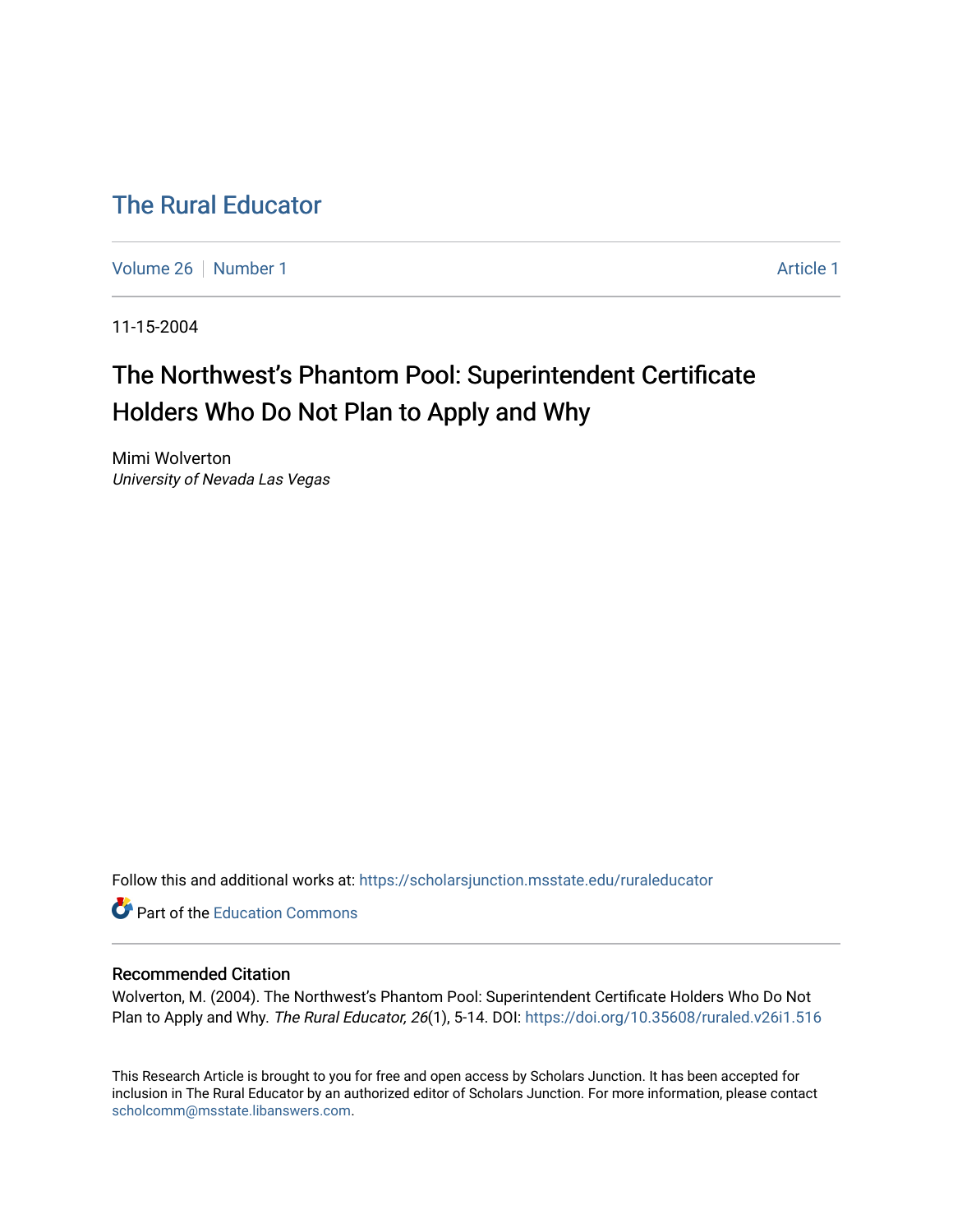## **The Northwest's Phantom Pool: Superintendent Certificate Holders Who Do Not Plan to Apply and Why**

## **Mimi Wolverton**

*University of Nevada Las Vegas*

*Responses gathered in a recent study of the superintendency in the Pacific Northwest suggest that less than 25% of sitting superintendents in the year 2000 were under the age of 50; and 40% of those who were 50 years or older planned to retire within the next four years. While the pool of potential applicants includes over 1,000 superintendent certificate holders, fewer than 150 of respondents in the same study planned to apply for upcoming vacancies. This article examines aspects of the position that serve as disincentives to seemingly qualified candidates and the policy ramifications of possible pool inadequacy within the given context.*

A recent national study suggested that 80% of current superintendents are at or near retirement. Sixty-eight percent of these superintendents are between the ages of 50 and 59 years; another 10 to 15% are over 60 (Cooper, Fusarelli, & Carella, 2000).This is not simply a big-city or large-district phenomenon. The graying of the superintendency extends to rural America as well. In *The Superintendent Pool: Realities in the Northwest*, researchers reported that in the five-state region (Alaska, Idaho, Montana, Oregon, and Washington) 75% of sitting superintendents in the year 2000 were over the age of 50, 40% of whom planned to retire within the next four years (Wolverton, Rawls, & Macdonald, 2000). If the more than 500 superintendents (60% of all superintendents in the region) who participated in the study are representative of the region, the Pacific Northwest may experience a sizeable exodus from superintendent positions by the year 2005.

#### **What about the Applicant Pool?**

Is the U.S., as a whole, experiencing (or will it experience in the near future) a crisis in the ranks of school district superintendents? Arguments, both anecdotal and research-based, abound suggesting that a shortage of qualified applicants for available superintendent positions exists nationwide (Cunningham and Burdick, 1999; Cooper, Fusarelli, and Carella, 1999; Forsyth, 1999; Houston, 1998; McKay and Grady, 1994; Johnston, 2000). Simply put, these accounts say that there are too many positions and too few qualified applicants. In contrast, Glass, Björk, and Brunner (2000) contended that no such shortage exists, nor will one materialize in the near future. Various others have added to this side of the debate by examining the economic realities of the overall job market (Kowalski, 2002; Glass, 2002), state-specific data (Björk and Keedy, 2002), the quality of the superintendent pool (Cooper, Fusarelli, and Carella, 2002) and turnover rates in the position (Natkin and Cooper, 2002).

Nationally, retirements in the superintendency account for, at most, about 20% of all vacancies each year (Glass, Björk and Brunner, 2000). In most instances, the number of individuals who complete administrative certificate

programs and are eligible to apply for a superintendency more than compensates for the loss of sitting administrators (Glass, Björk, and Brenner, 2000).The same is true of the Pacific Northwest. Some 820 superintendents serve in almost 1,100 districts in the region. In any given year, certificate holders who are not superintendents number in excess of 1,000. However, about one-quarter of these certificate holders are already retired but still employed in administrative positions other than the superintendency, and less than one-third of the remaining superintendent certificate holders plan to apply for a superintendency within three years. Simply put, within the pool of more than 500 superintendents (60% of all superintendents in the region) who participated in the study, 191 superintendents planned to retire by the year 2003, and of the nonsuperintendents (also 60% of the subject population) only 119 planned to apply for their positions.

The Pacific Northwest is quite unique. The five-state area covers almost one million square miles, roughly onefifth of the country. Not only is it vast, but relatively few people live there. Only two metropolitan areas—Seattle and Portland—have populations in excess of 500,000 people. And, two of the five states, Alaska (627,000) and Montana (902,200), have fewer than one million residents in the whole state (Idaho has just over one million). Two-thirds of Oregon's population (four million) resides in four city areas with Portland being the largest (1.3 million). Over one-half of Washington's six million residents live in the Seattle area. To put these numbers into perspective, Pennsylvania covers a scant 45,000 square miles, but its population of 12 million is almost identical to that of the entire northwest region.

This population-land mass disparity, alone, poses several problems for school districts. Montana, for instance, has three school districts each serving only one student. Overall, Montana has 446 districts, 86% of which serve fewer than 500 students. Idaho has a district that serves five students, and over 30% of its districts serve fewer than 500 students. Thirty-five of Alaska's 53 districts educate fewer than 500 students each. Only seven of its districts enroll more than 1,000 students. Somewhat surprisingly,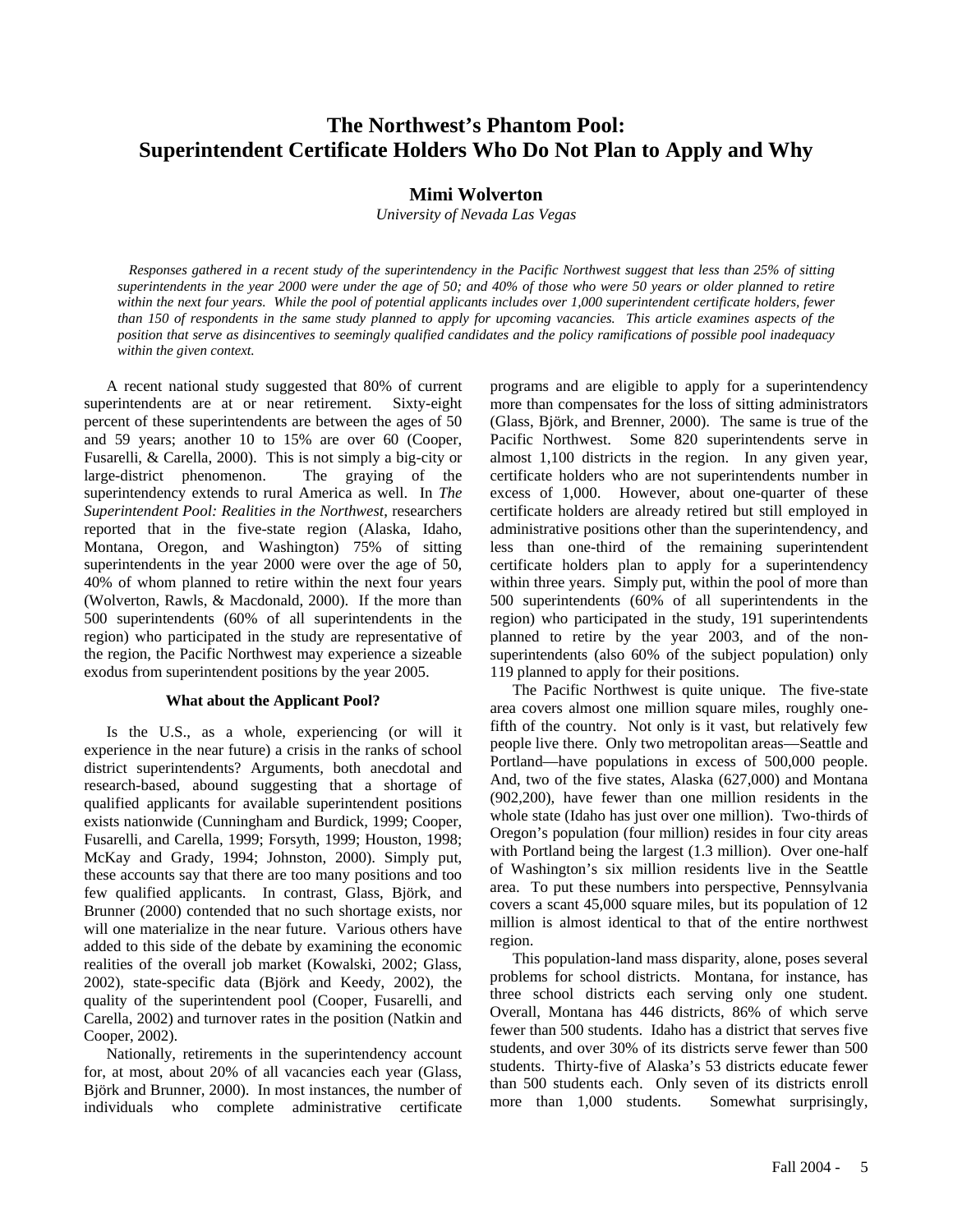Washington hosts three districts each with 9 students; about 30% of its school districts enroll fewer than 500 students. Oregon is no different. Four students attend school in its smallest district. Almost 40% of the districts in Oregon serve fewer than 500 students and over one-half enroll fewer than 1,000.

Not only do distance, rugged terrain, and inclement weather make it difficult to run school districts, but the regional economy presents a formidable barrier as well. In each of the five states, the majority of the economic base has been built on natural resource industries—mining, fishing, agriculture, timber, oil and natural gas. Collectively, these industries have taken massive collective beatings to the point where most of them will never recover. Even new attempts to diversify the economy by focusing on tourism and technology are cyclical and very sensitive to national economic downturns. The region's economic instability manifests itself in ongoing governmental fiscal shortfalls, which make funding education difficult.

In the Pacific Northwest, researchers examined whether individuals who possessed the required credentials for applying for the position in the five-state Pacific Northwest region of the United States would, indeed, do so. Findings suggest that many will not—to the extent that without some sort of intervention, a shortage of applicants for available positions in the region may occur within the near future.

This article focuses on the factors that serve as disincentives to potential candidates as they consider whether or not to apply for the superintendency. It draws on research commissioned by the Northwest Regional Educational Laboratory (NWREL) and frames the discussion using various motivation theories to provide insight into why certificate holders do not seek the position. In addition, it suggests that the study provides a cautionary counterpoint to national projects, where researchers suggest that aggregated data is representative of all segments of the country, and to state-specific reports, which imply that all states possess similar profiles. Finally, authors raise some of the policy issues that arise from taking such a position.

## **The Study**

Early in 2000, Washington State University's Center for Academic Leadership surveyed over 1,900 superintendents and superintendent certificate holders in the five-state region (Alaska, Idaho, Montana, Oregon, and Washington) served by the Northwest Regional Education Laboratory (Wolverton, Rawls, & Macdonald, 2000). The survey was comprised of three sections. The first section asked for general demographic information, such as current position, education, income, whether a respondent had ever applied for a superintendent position (and if so how many times), and whether the respondent planned to apply for a position by 2005. Depending on the answer to this last question, respondents completed one of two inventories that detailed possible reasons for applying or not applying for the position. In each instance, using a 5-point Likert-style scale (where 1 signified very unimportant and 5 very important), respondents rated a combination of items that could serve as either incentives or disincentives in the decision.

The items in both inventories were derived from the National Association of School Administrators (AASA) survey instrument (Glass, 1992) and state-specific surveys conducted in New York (O'Connell, 1992), Nebraska (Dlugosh, 1994), Wisconsin (Price, 1992), and Louisiana (Jordan, McCauley, & Comeau, 1994). The inventories were piloted in a 1997 study conducted in the state of Washington (Rawls, 1998). The inventory of concern in this paper deals with reasons not to apply for a superintendency. In the follow-up study, conducted in 2000, sitting superintendents responded based on their interpretations of why someone might not apply for the position and non-superintendents responded based on their personal reasons for not applying. In the pilot study, two variables in the *reasons not to apply* inventory emerged as unidimensional; and were considered unique and omitted from the inventory. These included *district size and location* and *enjoy current position*. For a discussion of the responses to the *will apply* inventory, see Wolverton, Rawls, and Macdonald (2000).

The 1,900 superintendents and superintendent certificate holders who were surveyed represent roughly the entire population of certificate holders in the five-state region. The decision to conduct a census was made primarily because of inconsistencies in record keeping across states. Although a reliable random sample could have been drawn for Oregon and Washington, which would have produced a sample of sufficient size, researchers could not be sure of similar results in the other three states. Each state could provide addresses for its superintendents but not necessarily for its certificate holders. To complicate matters further, Alaska has only 53 districts and suffers from yearly turnover rates of up to 50% in both the superintendent and certificate holder ranks. Conducting a census guaranteed that response rates by state would be sufficient to conduct the analyses desired by NWREL. Surveys were administered using Dillman's (1978) total design survey method. The regional response rate for both superintendents and certificate holders was 60%.

In the remainder of this article, the authors examine the responses of those non-superintendent certificate holders who could apply, if they desired to, for a superintendency. Of the 658 non-superintendent respondents, 150 were retired, and another 137 planned to retire by the year 2004. The remaining 371 certificate holders were considered a viable applicant pool for upcoming superintendent vacancies in the region.

## **Profile of the Viable Pool in the Pacific Northwest**

Sixty-eight percent of the 371 certificate holders considered as potentially viable candidates were men. About 7% of the pool carried minority status based on race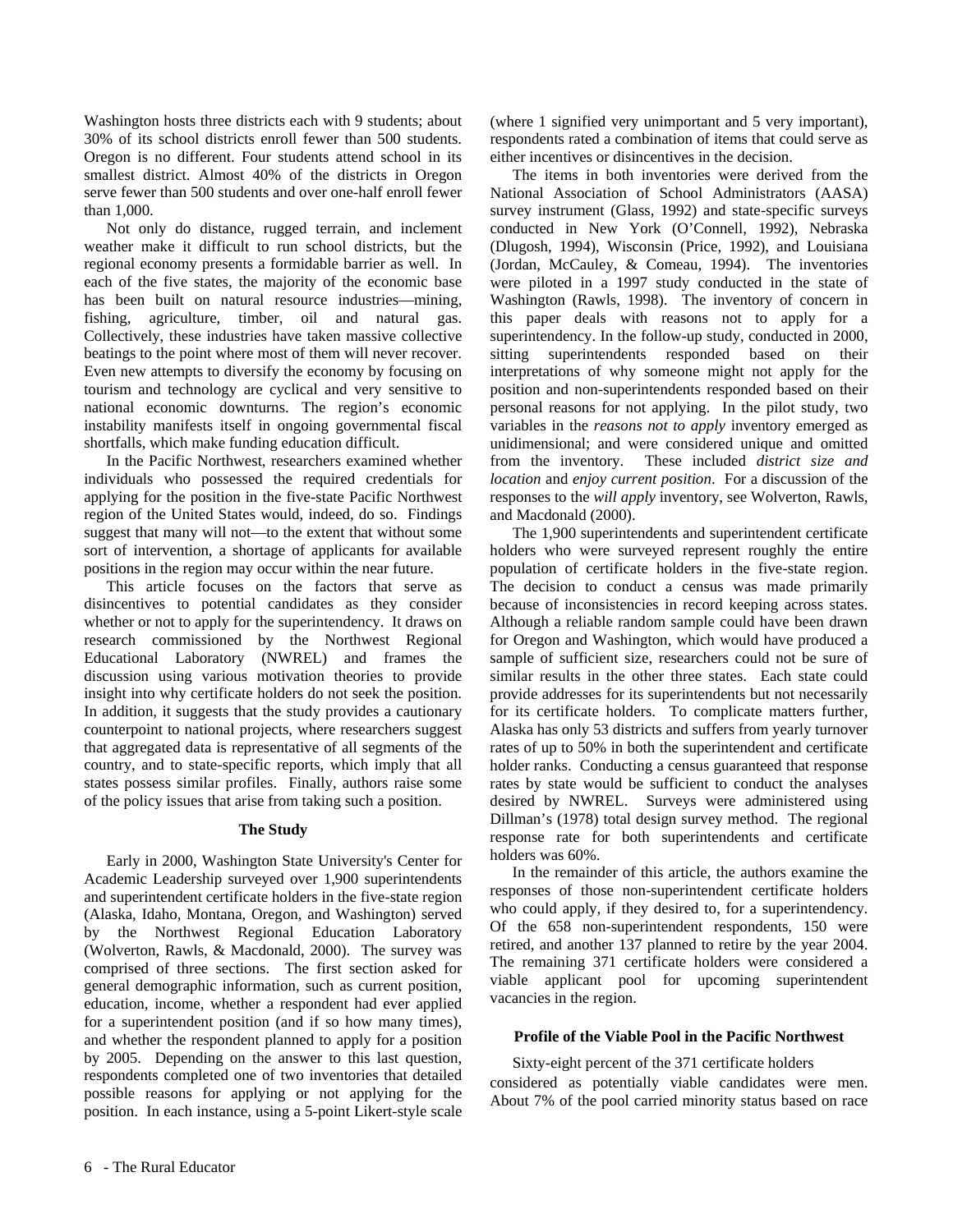or ethnicity. The mean age of members in the applicant pool was 50 years. In general, respondents had participated in graduate education beyond the master's level. They averaged almost 15 years of administrative experience and had been in their current positions roughly 6 years. Onehalf of the respondents had earned their certificates prior to 1988; all but one respondent were certified. Women tended to possess less administrative experience; several had been in their current positions for slightly less time and held certification that on average was about two years more recent than that of the male respondents. At the time of the study, most pool members were either elementary or high school principals (38%), assistant superintendents (18%), or members of central administration (31%). Women held fewer high school princpalships and more central office administrative positions than did men. Seventy percent of the potential applicants worked in districts having 2,000 students or more. A slightly higher percentage of women were located in larger districts than were men.

Of the 287 respondents who answered the question:

#### Table 1.

*Have you ever applied for a superintendency*, 184 (64%) responded yes. Over three-quarters of the men in this group had applied. Less than 40% of the women had done the same. Of those who applied, 73% had been interviewed, and 83% of those who were interviewed were offered superintendencies. However, over 90% of those who were offered positions were men. Another way to say this is that 94% of the men who applied said they were offered jobs, while only 41% of the women who were interviewed were offered positions.

Only 131 members of this pool (35%) planned to apply for a superintendency within five years. Overwhelmingly, the reasons they gave for applying stemmed from a variety of self-actualizing motives, such as a desire to grow, achieve, meet new challenges, and develop oneself (Wolverton, Rawls, Macdonald, and Nelson, 2000). Sixtyfive percent (240 of the 371 certificate holders) of the viable pool does not intend to apply. Our greatest concerns lie with this group and in trying to determine why they chose not to apply for the superintendency. Table 1 provides a summary of the profile data.

| Profile of the Viable Pool for the Northwest |                  |                  |                 |  |
|----------------------------------------------|------------------|------------------|-----------------|--|
| Variable                                     | Pool (371)       | Male (252)       | Female $(119)$  |  |
| Male                                         | 68%              |                  |                 |  |
| Female                                       | 32%              |                  |                 |  |
| Minority                                     | 7%               | 8%               | 7%              |  |
| Average Age                                  | 50 years         | 50 years         | 51 years        |  |
| <b>Masters Plus</b>                          | 60%              | 61%              | 51%             |  |
| Doctorate                                    | 36%              | 33%              | 41%             |  |
| Certified                                    | all but 1        | all but 1        | all             |  |
| <b>Mean Certification Year</b>               | 1988             | 1987             | 1990            |  |
| Years Administrative Experience              | 14 3/4 years     | 15 3/4 years     | 12 2/3 years    |  |
| Average Years in Present Position            | 6 years          | 6 years          | $<$ 5 2 years   |  |
| <b>Current Position</b>                      |                  |                  |                 |  |
| <b>Elementary Principal</b>                  | 22%              | 21%              | 23%             |  |
| High School Principal                        | 16%              | 19%              | 10%             |  |
| <b>Assistant Superintendent</b>              | 18%              | 18%              | 17%             |  |
| Central Administrator                        | 31%              | 28%              | 36%             |  |
| <b>Other Administrator</b>                   | 19%              | 16%              | 21%             |  |
| <b>School District Size</b>                  |                  |                  |                 |  |
| $<$ 2000                                     | 29%              | 33%              | 23%             |  |
| 2000-9999                                    | 37%              | 36%              | 40%             |  |
| >10,000                                      | 33%              | 32%              | 36%             |  |
| Applied for Superintendency in Past          | 64% (184 of 287) | 77% (144 of 188) | 38% (38 of 99)  |  |
| Interviewed                                  | 73% (135 of 184) | 75% (105 of 144) | 71% (27 of 38)  |  |
| <b>Attained Superintendency</b>              | 83% (112 of 135) | 94% (101of 105)  | 41% (11 of 27)  |  |
| <b>Plan to Apply</b>                         | 35% (131 of 371) | 39% (98 of 252)  | 28% (33 of 119) |  |
| Do not Plan to Apply                         | 65% (240 of 371) | 61% (154 of 252) | 72% (86 of 119) |  |
| Enjoy Current Position (5 point scale)       | 3.91             | 3.94             | 3.86            |  |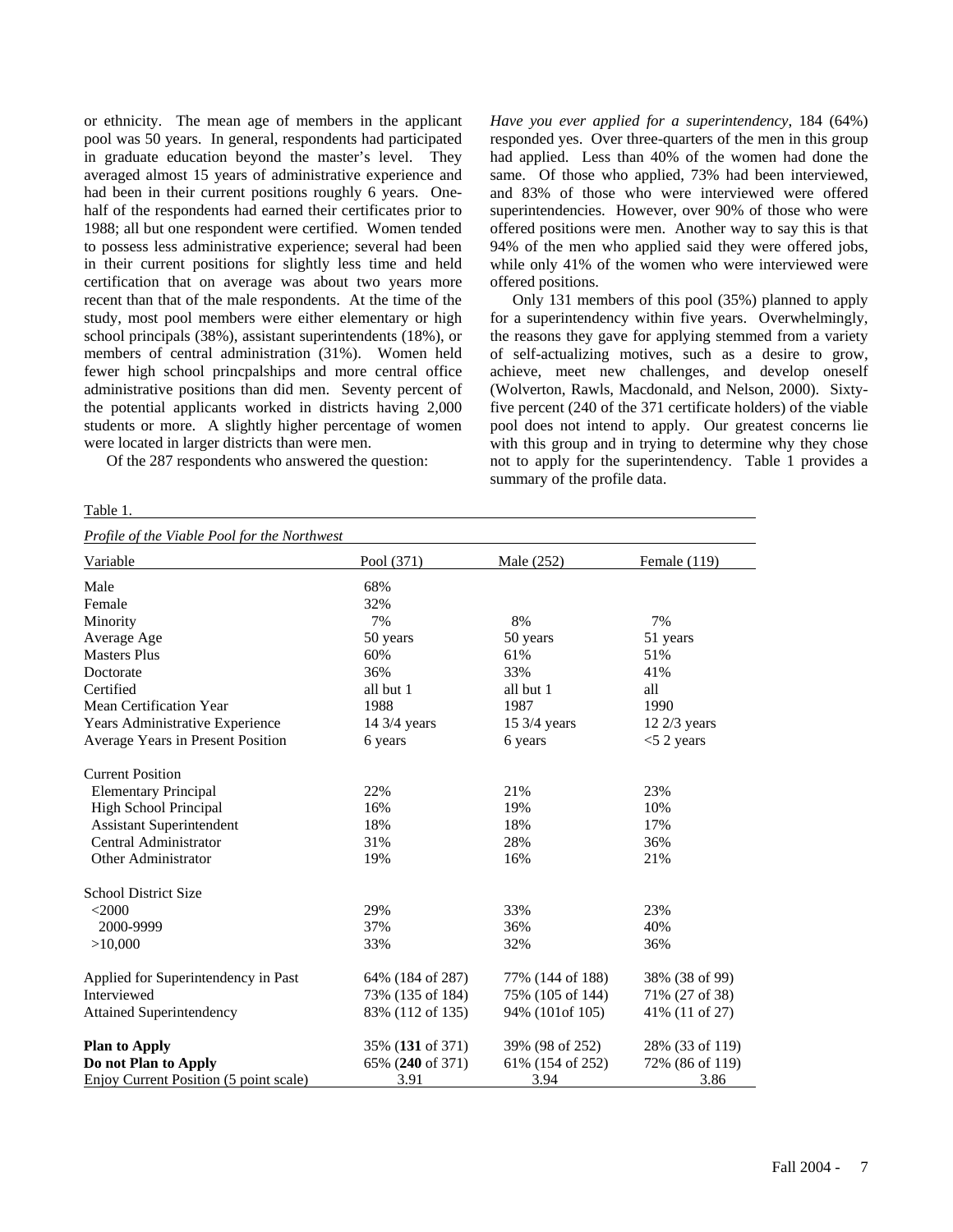## **Career Motivation: When Characteristics of a Profession Become Disincentives**

Motivation theories strive to explain human behavior. In general, these theories can be divided into three categories—content, process, and environment. Content theories look at what energizes behavior; process theories take into consideration the factors that direct behavior; and environmental theories focus on how individuals sustain behavior over time (Bowditch & Buono, 1997).

Popular content theories include Maslow's Hierarchy of Needs, Alderfer's ERG Theory, and McClelland's Socially Acquired Needs Theory. Maslow (1954) postulated that five basic needs—physiological, security, social, esteem, and self-actualization—drive human behavior. These needs form a sort of hierarchy in which lower needs, such as food, shelter, and safety, must be met before an individual's behavior is motivated by needs for social interaction, recognition, or self-development. Alderfer (1972) collapsed Maslow's levels into three categories: basic existence needs, relatedness needs, and growth or achievement needs. He suggested that needs are not progressively staged but can overlap, and that people might shift back and forth between levels without fully satisfying one level before moving on to the next. McClelland (1961) also arrived at a system of three basic needs: achievement, power, and affiliation. Needs, as McClelland defined them, are culturally based, not necessarily instinctive but learned, and vary in strength over time and across situations. Individuals, however, tend toward one set of needs more than the others, depending on personal disposition and life experience.

Typically, superintendents begin their careers in education as teachers. So, in seeking to understand what motivates individuals to become superintendents, determining why they became teachers is one place to start. Several studies have been relatively consistent in explaining why people become teachers: They wanted to help children achieve (ACE, 1990; Bauman, 1990; Berg, Coker, & Reno, 1992; Clarke & Keating, 1995; Farkas, Johnson, & Foleno, 2000; Fuller, 1990; Metropolitan Life, 1990). Some individuals suggested that they were drawn to teaching because they relate easily to children (Bauman, 1990). Others cited a desire to combine career and family options, referring specifically to the flexibility that nine- or tenmonth contracts provide when trying to raise their own children and engage in activities, such as family vacations, holiday celebrations, and after-school events (Bauman, 1990; Farkas et al., 2000). A few spoke to the advantage of working with other like-minded people and collegiality (Berg, Coker & Reno, 1992; Fuller, 1990). In a recent study, 84% of those surveyed said they enjoyed the job security that teaching provides, and two-thirds of them felt that the position gives them a sense of being respected and appreciated (Farkas et al., 2000). Over 95% of new teachers in the same study said that they teach because they love to do it.

Clearly, content motivation theories explain a good portion of what attracts people to the profession of teaching. Maslow's survival needs and Alderfer's existence needs for shelter, food, and security are met by the mere fact of having a job. The manifestation of affiliation needs in teachers, whether innate (Maslow and Alderfer) or acquired (McClelland) appear quite strong in terms of wanting to work with children and, to a lesser extent, enjoying the contact they have with colleagues. A desire to be respected and appreciated seems to indicate that Maslow's self-esteem need is being met. In addition, "much of a person's selfactualizing behavior [in McClelland and Alderfer's words, the need for achievement, growth, and development] is motivated by the sheer enjoyment obtained from realizing and developing his[her] capabilities" (Maslow, 1954 as cited in Lawler, 1994, p. 30). Teachers, especially new ones, love their work (Farkas et al., 2000). Although a portion of this engagement in teaching is driven by a love of children, it makes sense that they find teaching a rewarding profession because it challenges them to reach their potential—to grow beyond themselves.

Teachers do not wake up one morning and decide to apply for a superintendency. Most of them move first to a principalship or other mid-level administrative position. Recent research suggests that having satisfied their lowerorder needs, teachers who plan to move into principalships revisit their achievement, growth, and self-actualization needs (Harris, Arnold, Lowery & Crocker, 2000; Parkay & Hall, 1992). The most important factors in the decision to pursue principal certification seem to revolve around making a difference and being challenged to grow, both personally and professionally. The prospect of salary increases also provides impetus to enter administration, which may indicate that lower-order needs can coincide with higher-order ones. Status, prestige, and using the principalship as a stepping stone to a higher administrative position, which reflect potential self-esteem (Maslow) or power (McClelland) needs, are some of the least important factors in their decision (Harris et al., 2000; Lonardi, Willower, & Bredeson, 1995).

The power that undergirds the superintendency, in general, could provide some impetus for school administrators to move into the superintendency. However, the research typically either does not address this issue or suggests that raw power alone is not a sufficient incentive. Many studies suggest that individuals seek the superintendency because it affords them the opportunity to exercise leadership. How these individuals define leadership opportunity is unclear, but it could implicitly include a desire for power (Glass, Björk, & Brunner, 2000; Wolverton, Rawls, & Macdonald, 2000). Power can, however, be viewed negatively. For instance, the prospect of added exposure to the media, increased stress associated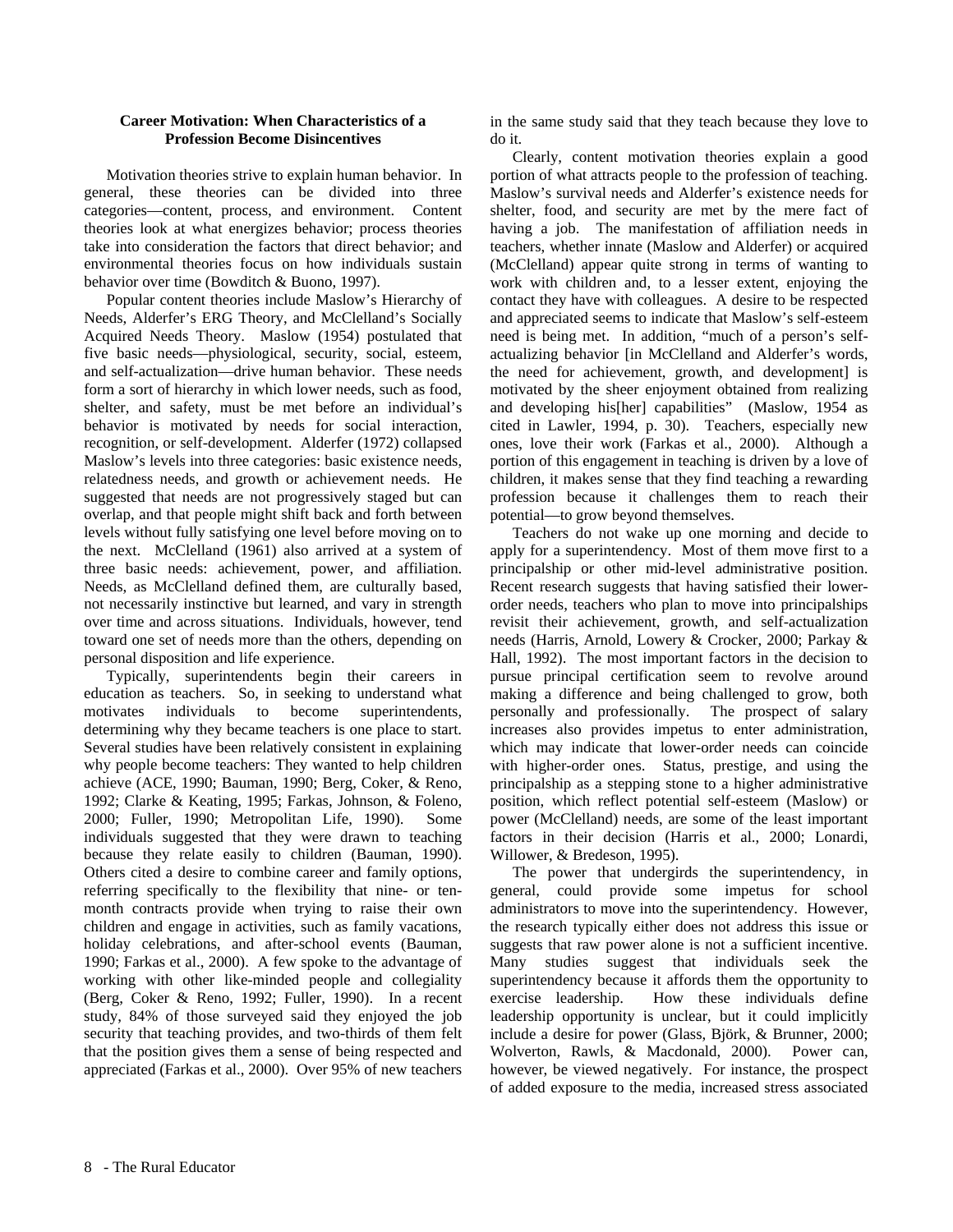with increased responsibility, and the uncertainty of dealing with politically charged issues and school boards—all trappings of power in the superintendency—could serve as disincentives to those who might otherwise aspire to the position.

Process theories of motivation, particularly expectancy and equity theories, also shed light on why principals and other mid-level administrators might choose to become superintendents (Adams, 1963; Lawler, 1994; Vroom, 1964). The most commonly cited expectancy theory is Vroom's VIE Theory. Vroom suggested that to be motivated to engage in a particular behavior, an individual must believe that putting in the necessary effort will result in getting the job done, and that by performing well, he/she will be rewarded in some manner that is valued or attractive. From Vroom's perspective, applicants for the superintendency must want to be superintendents and believe that they can be effective in the position if they expend the energy necessary to do the job; and they must believe that the reward (whether in terms of salary, prestige, respect, or self-development) justifies the effort. If any aspects of the process are looked upon as undesirable, then individuals are disinclined to apply.

Equity theory focuses primarily on the reward aspects of the motivation process. Its underlying assumption is that individuals want to be treated equitably at work. Strictly speaking, individuals work in exchange for rewards. According to this theory, if an individual's counterpart earns more for the same level of effort or if an individual expends a great deal more effort than a subordinate but believes that the difference in compensation does not adequately reflect the increased effort, then the reward system becomes a disincentive to moving into a position of more authority and responsibility (Adams, 1963). Based on equity theory, a principal or central administrator may choose not to pursue the superintendency, or a superintendent may leave the position because gains associated with the position do not reflect equitable compensation for the effort deemed necessary to do the job.

Content and process theories of motivation help expose aspects of the superintendency that could be viewed as disincentives and reasons why individuals choose not to apply. Indeed, two recent studies, in which superintendents were surveyed, found that board-superintendent disharmony, small pay differentials between the superintendency and other administrative positions, and issues of comparable worth with private sector CEOs were major contributors to high turnover rates and sparse applicant pools (Cooper, Fusarelli, & Carella, 2000; Glass, Björk, & Brunner, 2000). Under these conditions, disharmony counters the need for affiliation (Maslow, Alderfer, and McClellend), and concerns about small pay differentials and comparable worth (Vroom and Adams) serve as disincentives to many who might otherwise be interested in becoming superintendents.

A final type of motivation theory also provides possible insights into why individuals do not to apply for the superintendency, or choose to leave after they successfully attained it. Environment-based theories take into account how surroundings impact an individual's decisions. Social learning theory (Bandura, 1977), for example, suggests that individuals engage in three human processes—vicarious learning, use of symbolism, and self-control. Bandura claimed that individuals learn vicariously by accepting the experiences of others as their own. Under this theory, symbolism resembles a form of scenario building where individuals think through and play out in their minds various options that surround a particular situation. In the end, based on conclusions drawn during vicarious learning and from the use of symbolism, these individuals may choose not to engage in certain behaviors. Bandura's theory as it relates to the possible reasons for diminishing applicant pools suggests that potential superintendent candidates can learn quite a bit by watching those already in the position. They may also engage in symbolism by envisioning problems in the superintendency as their own. Finally, they may choose to exercise self-control by not applying for the position.

## **Analysis of Data**

To gain an understanding of why presumably qualified individuals are not motivated to pursue the position, the dimensionality of the data collected from the 240 individuals in this study who did not plan to apply for a superintendency was reduced using principal components factor analysis with varimax rotation. In this analysis, factors carrying eigenvalues greater than one were initially considered to be significant (Hair, Anderson, Tatham, & Black, 1992). The resulting dimensions of the construct *will not apply* are presented in Table 2. An additional variable, *enjoy current position*, also seemed to weigh heavily in the decision. When ranked by mean, this variable carried the highest score  $(0 = 3.91; 1 \text{ low}, 5 \text{ high})$  overall. The next highest mean score for an individual variable (*am place bound*) was 3.46. Cronbach's alpha was calculated for variables loading most heavily on each factor to determine the reliability of the inventory (Noursis, 1994). The first factor to emerge carries the greatest predictive reliability, as do the variables loading most heavily on a particular factor.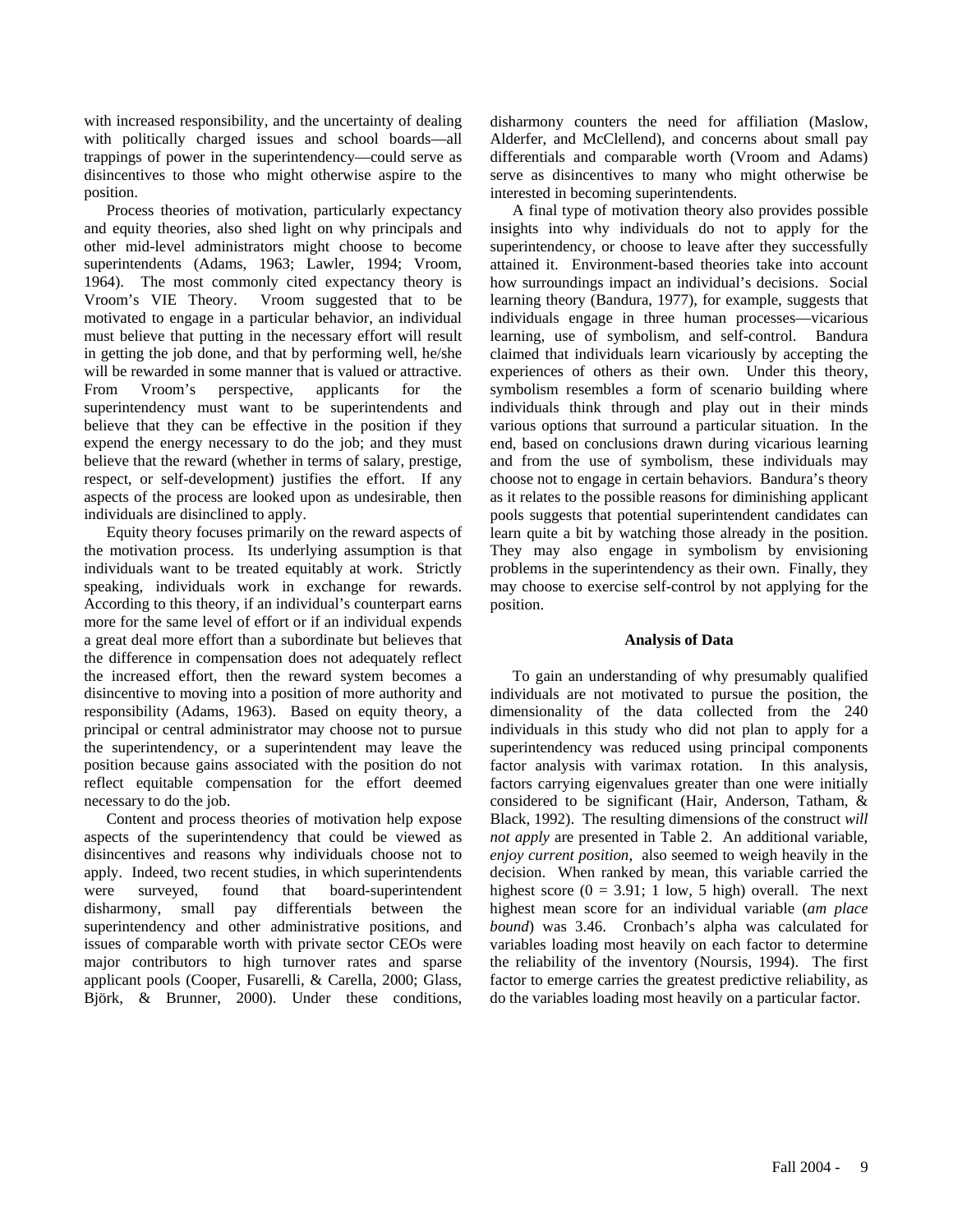Table 2.

### *Reasons for Not Applying Inventory Principal Components Factor Analysis (using data from the 240 subjects in the viable pool who will not apply)*

|                                                      | Varimax Rotated Factor Loadings |          |        |
|------------------------------------------------------|---------------------------------|----------|--------|
| Variable                                             | F1                              | F2       | F3     |
| Undesirability of Position                           |                                 |          |        |
| Media image of superintendents                       | .74                             | .21      | $-.21$ |
| Fluctuating relationships with the community         | .72                             | .16      | .03    |
| Engaging in ongoing relationships with school boards | .68                             | .02      | .12    |
| <b>Stress</b>                                        | .68                             | .24      | $-.02$ |
| Insecurity of superintendent position                | .67                             | .36      | .05    |
| Politics of administration                           | .63                             | .32      | $-.20$ |
| Addressing collective bargaining issues              | .61                             | .10      | .02    |
| Unstable financing of state's public schools         | .58                             | $-.04$   | .18    |
| Low pay differential from current position           | .48                             | $-16$    | .20    |
| Cronbach's alpha                                     | .84                             |          |        |
| Individual Support & Image Issues                    |                                 |          |        |
| Lack of mentor support                               | .09                             | .83      | $-.01$ |
| Lack of self-confidence                              | .11                             | .79      | .14    |
| Weak certification program                           | .17                             | .67      | .08    |
| Lack of affirmative action                           | .09                             | .49      | $-.21$ |
| Cronbach's alpha                                     |                                 | .68      |        |
| <b>Family Considerations</b>                         |                                 |          |        |
| Place bound                                          | .00                             | $-.01$   | .75    |
| Spouse's job                                         | .18                             | $-.02$   | .70    |
| Children at home                                     | $-.02$                          | $\Omega$ | .69    |
| Cronbach's alpha                                     |                                 |          | .58    |
| Eigenvalue                                           | 4.5                             | 1.9      | 1.6    |
| Percent of variance accounted for                    | 28.2                            | 11.9     | 10.2   |
| Cumulative percent of variance accounted for         |                                 |          | 50.3   |

Factor One (Undesirability of the Position), which explained most of the common variance in the data ( $R^2$  = 28%, alpha =  $.84$ ), reflects many of the negative realities associated with the job. Items contributing to this factor include media image, fluctuating relationships with the community, maintaining relations with school boards, stress, politics, position insecurity, dealing with collective bargaining, funding instability, and low pay differential from current position. The second factor (Individual Support and Image Issues) to materialize points to individual issues of support and image. It accounted for 12% of the variance in the data (alpha  $= .68$ ). The four variables loading on this factor are lack of mentor support, lack of self confidence, weak certification program, and lack of affirmative action. The final factor (Family Considerations) to emerge focuses on family considerations (being place bound, spouse=s job, children in school). It accounted for 10% of the variance in the data (alpha = .58). The three factors loaded similarly for men and women, although the second and third factors emerged in reverse order for women in the pool. Note: Although the variables loading on the last two factors appear to be reasonable groupings, the factors are less reliable than factor one; and their relatively low reliability ratings suggest that elements not included in the survey instrument impact these sources of motivation and the decision not to apply.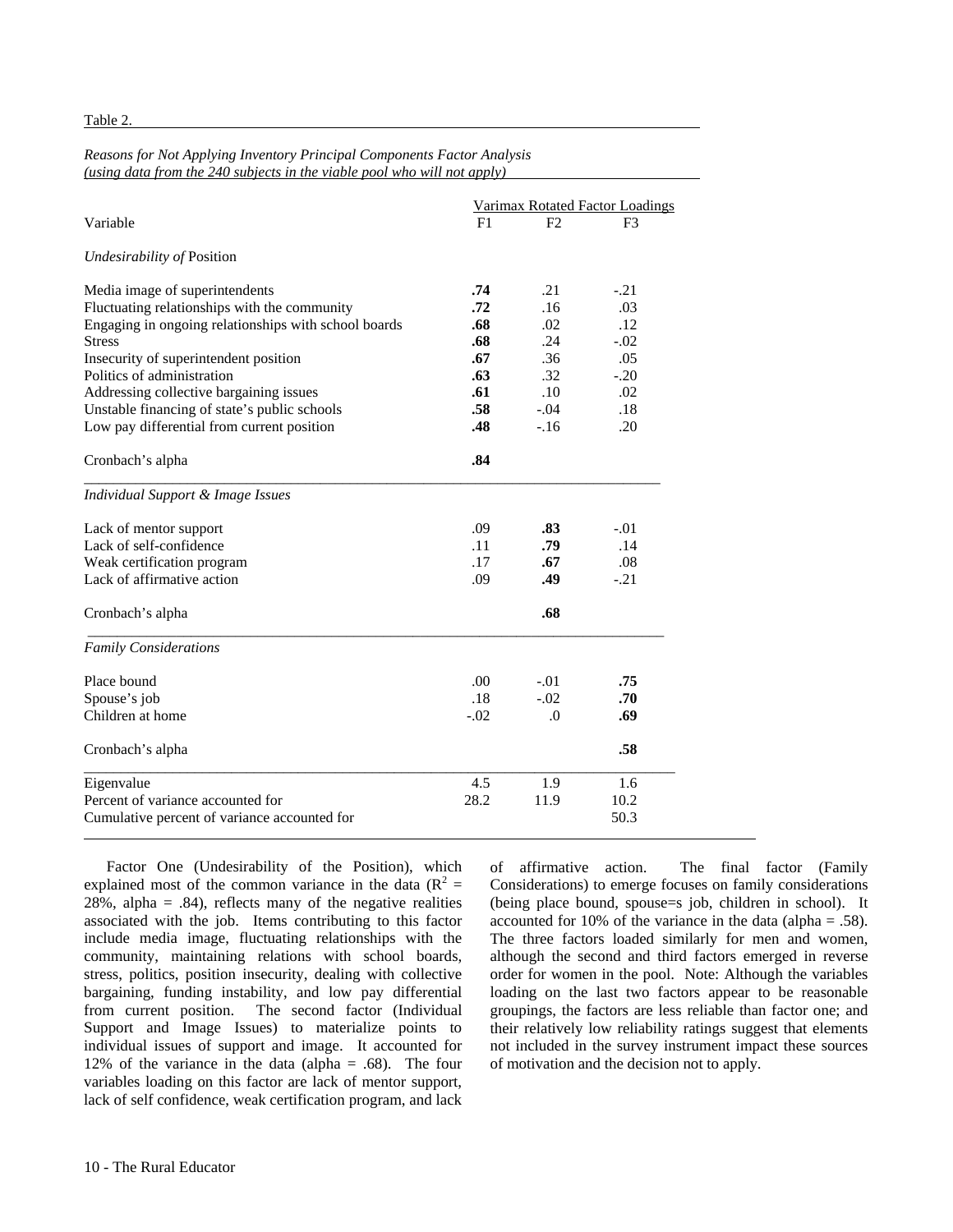### **Why People Do Not Apply for the Superintendency**

The pool of potential applicants in the Pacific Northwest appeared to be adequate to meet the immediate need for superintendents in the region. But, once the pool was disaggregated, the data revealed that 44% of its members were either already retired or planned to retire in the near future.Of those who could be considered viable applicants, only 35% (130) actually planned to apply. Clearly, aspects of the superintendency served as disincentives to the remaining 240 potential superintendent aspirants.

The reasons not to apply are certainly tinged with some of the negative aspects of the superintendency (Factor One) that could be attributed, at least in part, to the power that attends the position. If the need for power (McClellend) in superintendent aspirants is low and their levels of selfesteem (Maslow) are sufficiently high, otherwise qualified individuals may simply choose not to apply.

In addition, negative aspects of the superintendency, such as poor media image, politics, and so forth coupled with a low pay differential from their current positions, may suggest that the rewards (Adams) do not justify the effort they would have to expend in doing the job. For instance, one of the issues that non-superintendents noted as a deterrent to applying for a position was salary and low pay differentials between other central administrative positions and the superintendency. In all but a handful of very large districts, which pay over \$125,000 per year to superintendents, pay differentials are virtually nonexistent. And, in most locations, low salaries coupled with high costs of living proved an unattractive combination to would-be applicants. Even in Alaska where the cost of living is extremely high and the lowest superintendent salary is about \$15,000 more than the lowest salaries in other states in the region (\$75,000), over 70% of the superintendents in the study made less than \$125,000 per year. In Montana, 55% of its superintendents earn less than \$60,000 and less than 2% earn more than \$100,000. Ninety-two percent of Montana's superintendents make less than \$80,000. Idaho is little better off with over 60% of its superintendents earning less than \$80,000 and only 4% making more than \$100,000. Even in Oregon and Washington, the two more populated states where top-end salaries are somewhat higher, 50% and 35%, respectively, make less than \$80,000. And, in Oregon, 40% earned less than \$60,000. In all instances, average household incomes are close to superintendent salaries suggesting that dual career job options may not provide viable mechanisms for increasing household earnings (Wolverton, Rawls, & Macdonald, 2000).

Potential applicants may even believe that no matter how much effort they put forth, they would not be effective because they perceive that the job is impossible to do (Vroom, 1964). Some may feel that they lack the requisite abilities to be effective (Factor Two). Finally, other considerations, such as family and personal balance, (Factor Three) could outweigh any potential reward that the superintendency has to offer.

Potential superintendents entered educational professions because they wanted to work with children, could make time for family, and, at the same time, garner respect (Maslow). Working with parents and the general public is not the same as working with children. Superintendents work year-round and are on call 24 hours a day, seven days a week (Holcomb, 1987), leaving little time for family. The lack of job security also seems to be an issue. Consequently, the disincentives that surround today's superintendency may outweigh any need for achievement (McClellend) and self-actualization (Maslow).

A further examination using social learning theory (Bandura, 1977) suggests other possible explanations as well. Fifty-five percent of the viable pool were either high school principals, assistant superintendents, or central administrators. Close proximity to superintendents in their districts might afford them the opportunity to learn vicariously. After observing superintendents in action, they may have decided that the job was not as attractive as it first seemed and not worth the added effort on their part that doing it well would require. Similarly, they could have anticipated problems and how they, as superintendents, might deal with them and drawn the conclusion that they were not prepared to deal with the daily tension and stress of the position. The truth is that the superintendency, itself, may provide little incentive for certificate holders to move beyond their current positions.

## **The Northwest Reality**

Such findings are not unusual. They typify responses from individuals who have no intention of becoming superintendents in other states and parts of the country. Individuals who do not want to take on this type of leadership role espoused very similar reasons for not doing so no matter where they live. However, assuming away the potential of a shortage of applicants in the Pacific Northwest, at least in the short-run, because one does not exist elsewhere is dangerous. The problem is that researchers and policy makers find it difficult to take local or regional context into account when they rely heavily or exclusively on aggregated data.

The Pacific Northwest region is made up of a handful of large urban districts and a majority of isolated, small, rural and mountain districts. Some may say that such a description holds for other parts of the United States as well. While this may be true, the sheer vastness of the territory, the ruggedness of its terrain, and its distance from most of the primary population centers in the country set the Pacific Northwest apart as unique. At least in the short-run, unless more current certificate holders decide to apply for the superintendency, or current superintendents decide not to retire, or the number of qualified applicants substantially increases, applicant pools in the region will be thin and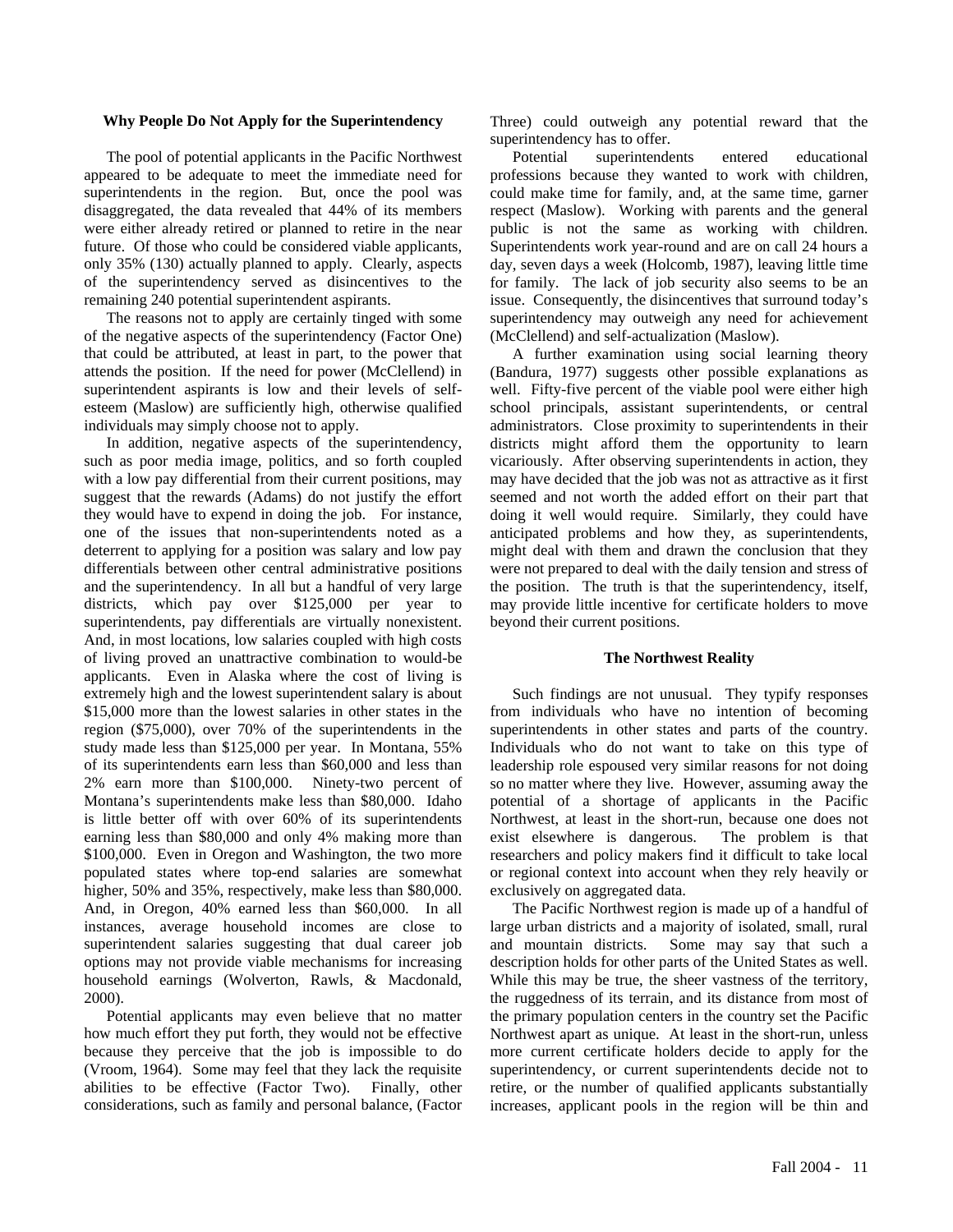perhaps inadequate. Some of the more remote districts may not even be able to generate a viable group of candidates. Based on the responses of individuals who have no intention of applying for a superintendency, better support, professional development, and family-friendly policies may diffuse some of these disincentives. The problem, however, runs deeper, and issues will remain concerning the viability of districts and their ability to attract good, solid leadership unless the states individually, and perhaps, the region as a whole, take proactive, long-term actions to rethink not only the position but the size and role of school districts in the Pacific Northwest.

The ramifications of such a study for policy makers and researchers are three-fold. At the national level, the results of the study provide a stark example of why taking local context into account is crucial. While understanding the national picture is important, advocating that policy decisions about district size, support, and superintendent availability be made based on a national view leaves the needs of some regions, states, and districts unchampioned. Even though, nationally there are enough viable candidates for available positions, this does not necessarily mean that any of them want to move to the Pacific Northwest. It seems questionable to think that many individuals with administrator certificates in New York, but with no local opportunity for a position, will decide to move to a remote community in Montana, Alaska, or Idaho, and then be willing to invest the time and money to become recertified within that particular state in order to take a position where pay levels remain moderate to low and district fiscal conditions are marginal at best.

At the regional and state levels, policy makers and researchers must look for unconventional approaches to the problem at hand, a problem that is not just about the size of the superintendent applicant pool in one district or another, but more precisely about how districts themselves are configured, supported, and managed. Clearly, there is some movement by superintendents within the region. Twentyseven percent of sitting superintendents in the study planned to move to another district; some within state, others across state lines but within the region. States should take advantage of this inclination toward mobility by fostering ease of movement of certificate holders within the region. They could do so by establishing region-wide certification and licensure systems. Such a move might encourage a broader perspective on the part of potential applicants about the range of positions and locations available to them. Some states and larger city districts, Alaska and Seattle included, have experimented with still another approach to filling vacancies. They have turned to the CEO model where state boards or legislatures authorize the hiring of business leaders to manage school districts. This direct departure from tradition should motivate university-based preparation programs that want to remain viable to seek some sort of collaborative ongoing professional

development endeavors with this new breed of superintendent.

In addition, states must look for other models. In other words, rethink the district system to create entities that are fiscally sustainable. For instance, districts in Alaska and Canada are large. Superintendents fly from one location to the next. States, like Idaho and Montana, in particular, could examine the financial realities of a few large districts that own their own planes and hire their own pilots. Even certain parts of eastern Washington and Oregon might benefit from such arrangements. The Australian model provides another approach to educating students who live in isolated locations with very few at any one location. Here, regional efforts might be more reasonable than state-based ones. With today's advances in technology and distance education the possibilities are endless. Regionally, these five states might also build a jointly funded and administered cooperative that would offer education in exchange for service to aspiring administrators. This system could be designed following the federal model where the government pays for the education of doctors and dentists in exchange for providing healthcare for an agreed upon length of time (say five years) in remote localities.

Locally, district boards must ask: does an adequate pool exist? Or is it a mere illusion? A phantom pool, at best? The answer may vary across districts, but for many it seems questionable at least in the short run. As a consequence, districts might want to figure out what makes people want to stay and to adopt more selective recruitment and selection policies that incorporate indicators that gauge willingness of individuals to serve disparate schools in districts that cover large geographical territories. For some districts, the best remedy might be to groom from within.

Whether we consider policy at the national, regional, or local level, the issue of superintendent pool adequacy is more complex than simple numbers might suggest. For the Pacific Northwest, any such numbers point to deeper, systemic problems. The same may be true of other states and regions in the United States, as well.

## **References**

- Adams, J. S. (1963, November). Toward an understanding of equity. *Journal of Abnormal and Social Psychology*, 422-36.
- Alderfer, C. P. (1972). *Existence, relatedness, and growth: Human needs in organizational settings*. New York: The Free Press.
- American Council on Education. (1990). *The American freshman national norms for fall 1990.* Los Angeles: Higher Education Research Institute, University of California.
- Bandura, A. (1977). *Social learning theory*. Englewood Cliffs, NJ: Prentice Hall.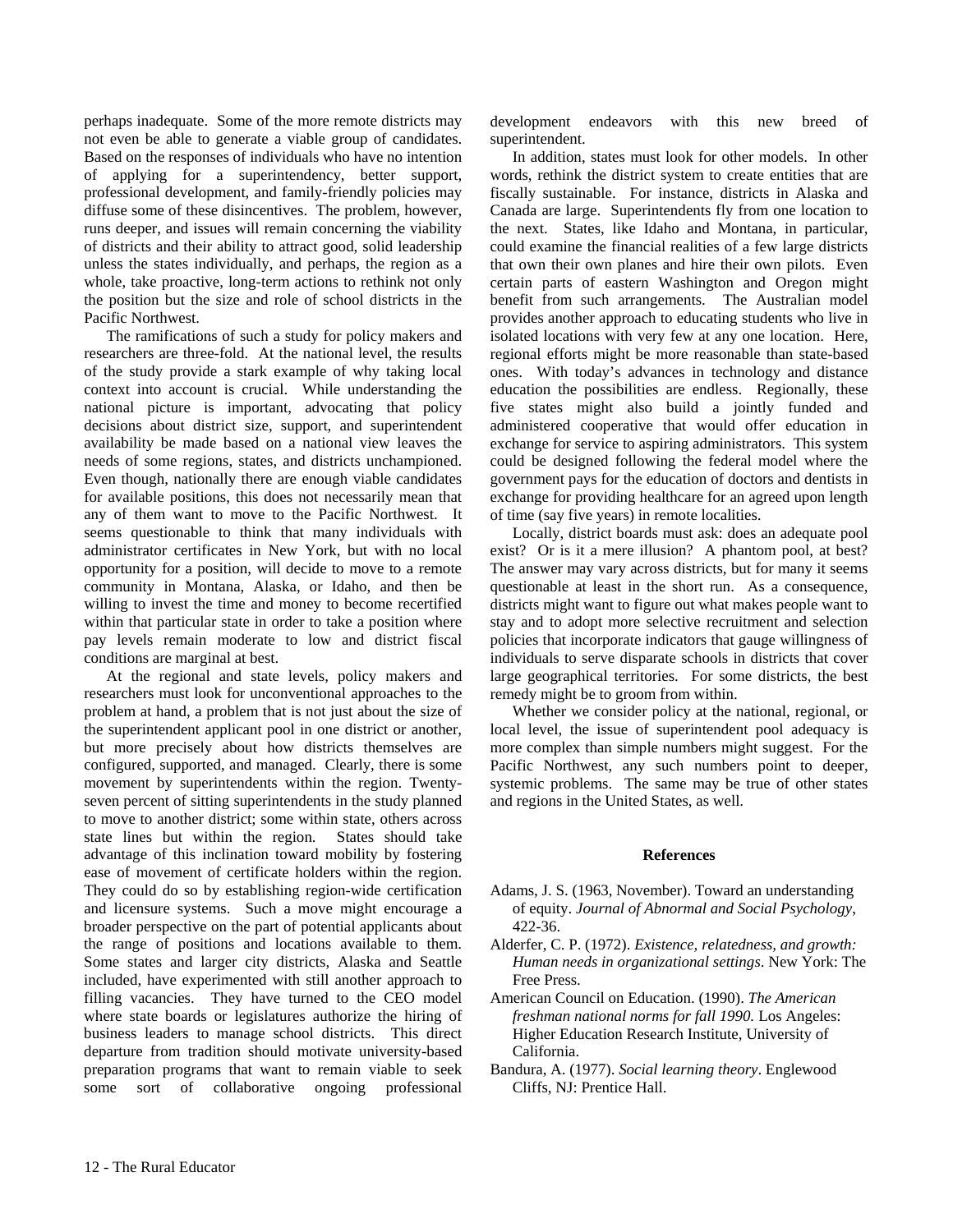Bauman, G. (1990). Untitled monograph. Tallahassee: College of Education, Florida State University.

Berg, O., Coker, W., & Reno, T. (1992) Motivation factors for careers in teaching, *NCA Quarterly 66*(3), Winter.

Björk, L.G., & Keedy, J. L. (2002, November). *Career paths of American superintendents: results from the study of the American superintendency 2000*. Paper presented at UCEA conference, Pittsburgh, PA.

Bowditch, J. L., & Buono, A. F. (1997). *A primer on organizational behavior, 4th ed.* New York: John Wiley & Sons.

Clarke, R., & Keating, W.F. (1995) *A fresh look at teacher job satisfaction*. Paper presented at the annual conference of the National Council of States on Inservice Education, Anaheim, CA.

Cooper, B. S., Fusarelli, L., &Carella, V. (2002, November). *Career crisis in the school superintendency*. Paper presented at UCEA conference, Pittsburgh, PA.

Cooper, B. S., Fusarelli, L. D., & Carella, V. A. (2000). *Career crisis in the school superintendency? The results of a national survey*. Arlington, VA: American Association of School Administrators.

Cunningham, W. G., & Burdick, G. R. (1999). Empty offices. *American School Board Journal, 186*(12), 25- 26, 27-30.

Dillman D. A. (1978). *Mail and telephone surveys: The total design method*. New York: John Wiley & Sons.

Dlugosh, L.(1994). *Why administrators move: Factors contributing to the turnover of school administrators in Nebraska*. Lincoln, NE: The Department of Educational Administration.

Farkas, S., Johnson, J., & Foleno, T. A. (2000). *A sense of calling: Who teaches and why, a report from the public agenda*. NY: New York.

Fuller, L. (1990). *Restructuring educational systems: Key organizational factors affecting teaching development and motivation*. Unpublished manuscript, Northern Arizona University, Flagstaff.

Forsyth, P. (1999). *The school administrator supply*. Columbia, MO: Policy Board for Educational Administration.

Glass, T. E. (2002, November). *Local boards and their ratings of superintendents*. Paper Presented at UCEA conference, Pittsburgh, PA.

Glass, T. E. (1992). *The 1992 study of the American school superintendency: America=s education in a time of reform*. Arlington, VA: American Association of School Administrators.

Glass, T. E., Björk, L., & Brunner, C. (2000). *The 2000 study of the American school superintendency: A look at the superintendent of education in the new millennium.* Arlington, VA: American Association of School Administrators.

Hair, J. F., Jr., Anderson, R. E., Tatham, R. L., & Black, W. C. (1992). *Multivariate data analysis with readings, 3rd ed.* New York: Macmillan, pp. 236-237.

Harris, S., Arnold, M., Lowery, S., & Crocker, C. (2000, Winter). Deciding to become a principal: What factors motivate or inhibit that decision. *ERS Spectrum*, pp. 44- 45.

Holcomb, J. H. (1987). Boards must urge promising young school leaders to step forward. *American School Board Journal 174*(5), 32-33.

Houston, P.D. (June 3, 1998). The ABC=s of administrative shortages. Commentary, *Education Week*, 44, 32.

Johnston, R. (2000, Decemer 13). Vacuum at the top takes heavy toll on Dallas schools. *Education Week on the Web, 20,* (15). Retrieved 18 march 2002.

Jordan, D. W., McCauley, H. S., & Comeaux, J. B. (1994). *The supply and demand trends of public school principal and administrators in southwestern Louisiana:* 1993- 1997. ERIC Document: ED 375-525.

Kowalski, T. J. (2002, November). *Job tenure and occupational exits among local district superintendents*. Paper presented at UCEA conference, Pittsburgh, PA.

Lawler, E. E. III (1994). *Motivation in work organizations*. San Francisco: Jossey-Bass.

Maslow, A. H. (1954). *Motivation and personality*. New York: Harper & Row.

McClelland, D. C. (1961). *The achieving society*. Princeton: Van Nostrand Reinhold.

McKay, J., & Grady, M. (1994). Turnover at the top. *Executive Educator, 16*(8), 37-38.

Metropolitan Life Insurance Company, (1990). *Metropolitan Life Survey of the American Teacher.* New York: Metropolitan Life.

Natkin, G. L., & Cooper, B. S.(2002, November). *Predicting and modeling superintendent turnover*. Paper presented at UCEA conference, Pittsburgh, PA.

Northwest Regional Educational Laboratory (1996). Minutes from the November meeting.

Noursis, M. J. (1994). *SPSS professional statistics 6.1*. Chicago: SPSS, Inc., pp.151-154.

O'Connell, J. J. (1992). *Snapshot of the superintendency*. New York: Council of School Superintendents.

Parkay F. W., & Hall, G. (1992). *Becoming a principal: The challenges of beginning leadership*. Boston: Allyn and Bacon.

Price, J. (1992). *The school administrator supply and demand report*. Madison, WI: Wisconsin Department of Public Instruction.

Rawls, S. L. (1998). *Career aspirations: A study of superintendent certificate holders in Washington Sate in 1997.* Unpublished manuscript. Pullman, WA: Washington State University.

Vroom, V. H. (1964). *Work and motivation*. New York: John Wiley & Sons.

Wolverton, M., & Macdonald, R. T. (2001, November). *The Pacific Northwest's phantom pool: superintendent*